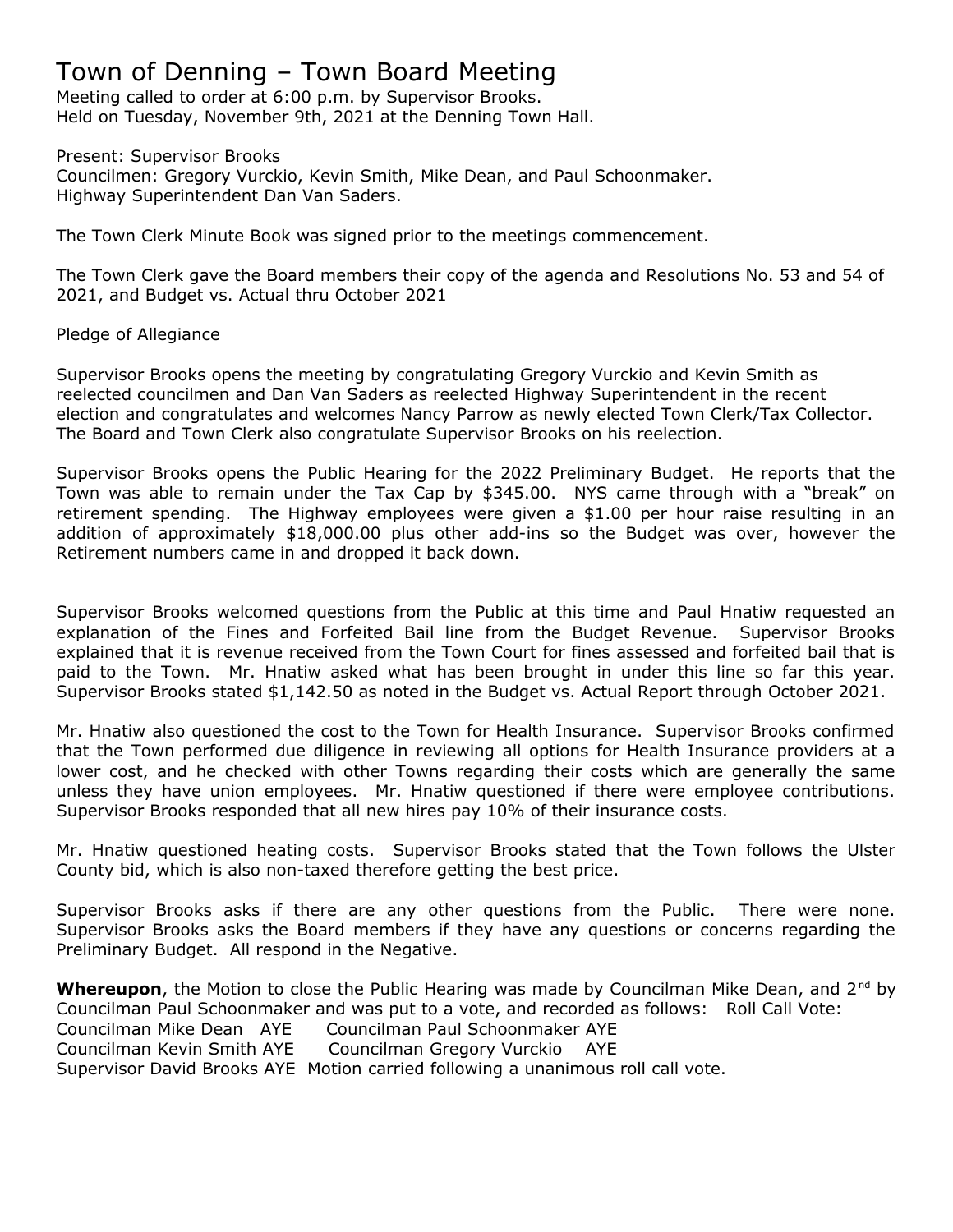Supervisor Brooks inquires if all of the Councilmen have read the October Meeting Minutes and asks if there are any amendments? All respond in the Affirmative that the minutes have been read, and the Negative regarding amendments.

Motion to adopt last months' minutes by Councilman Gregory Vurckio,

2<sup>nd</sup> made by Councilman Mike Dean. All in favor.

Councilman Mike Dean AYE Councilman Kevin Smith AYE Councilman Gregory Vurckio AYE Councilman Paul Schoonmaker AYE Supervisor David Brooks AYE

Motion carried following a unanimous roll call vote.

Correspondence – by Supervisor David Brooks.

- Mailing from the Association of Towns regarding the 2022 Annual Meeting and Training School held February  $20<sup>th</sup>$  to the  $23<sup>rd</sup>$  in NYC. If any Board Member wishes to attend please advise Supervisor Brooks as soon as possible.
- Letter from the Association of Towns regarding dues for 2022 in the amount of \$800.00.
- Email received from resident Bill Buchen regarding the derelict car that is still at the end of Wildcat Road on Town property. Supervisor Brooks questioned Highway Superintendent regarding contact with the car's owner. Mr. Van Saders responded that he had messaged the owner and spoken to him directly at the Refuse and Recycling Center. Supervisor Brooks determines that a letter from the Town will be sent to the car's owner directly.

Highway Report: by Highway Superintendent Dan Van Saders.

- The Highway Dept. is winding down on summer projects.
- Overall the Town fared pretty well during the most recent rain event. No real issues.
- **The Freightliner is in for service for a leak.**
- 550 is due back from service on 11/10/21. Water leak affecting electrical components.
- The 350 is scheduled next for repair at Robert Green's.
- All major Town trucks are ready for the upcoming season.
- Delineation posts installed on Sugarloaf Road for pipes.
- Highway Superintendent met with the engineer to look at Round Pond Road regarding ongoing litigation.
- Relayed information conveyed regarding Lyle Baker, Ulster County section chief from Boiceville, is moving to commissioner position. This is good news for Denning and should help with Peekamoose. No information on how soon this will be taking place.
- Will follow up on tractor checking with Neversink.
- Generator is cycling and working correctly.
- Will get information to Supervisor Brooks regarding taking down of specific trees for Central Hudson. Need information as soon as possible.

Planning Board Report - by Liaison Councilman Kevin Smith

- Kobayashi Project: The architect will be appearing at the 11/18/21 meeting. One 2-story building – handicapped parking. Project scaled back to 8 to 10 persons. Supervisor Brooks reviewed proposed plans with Karl Von Hossel, Code Enforcement Officer, Kobayashi trying to get something done before winter. CEO is concerned with screening for new building. CEO spoke with Planning Board Chairman directly.
- Russian Mule / Blue Hill Complex noise issue again discussed at meeting. Planning Board Chairman Joe Sibiga noted that Frank also discussed with him the fact that there is chainsaw and lawnmower noise in town that he doesn't complain about.
- Supervisor Brooks noted that the past two weeks all events have been indoors with the doors closed and there have been no complaints.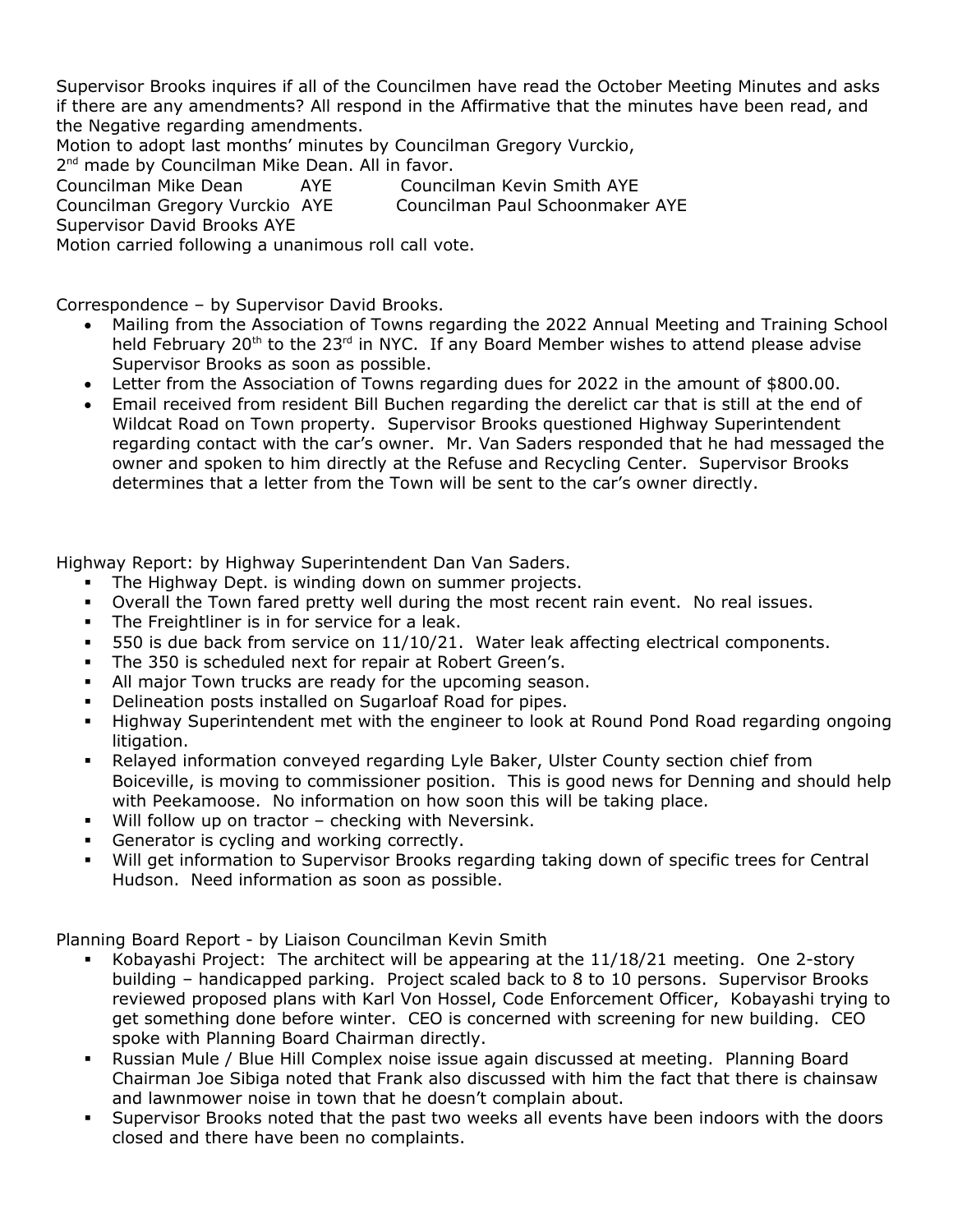Highway Pre-Pay Vouchers presented by Hwy. Super. Van Saders. (See Warrant #11 Pre-Pay, vouchers #35 - 37) MVP Healthcare, Inc. DA9060.8 \$10,603.62. Trust & Agency Acct. A9030.8 \$703.37, \$785.00.

Highway Vouchers presented by Hwy. Super. Van Saders. (See Warrant #11, vouchers #158 - 174) Advance Professional DA5130.4 \$ 189.50. All Gas & Welding DA5130.4 \$184.85 Bottini Fuel Corp. DA5110.4 \$1,829.26. Buddenhagen's Ford DA5130.4 \$\$1,910.27 Callanan Industries, Inc. DA5110.4 \$238.56. Chemung Supply Corp. DA5110.4 \$200.00 \$4,398.38 Fleet Pride DA5130.4 \$1,547.16. Home Depot Cred. DA5130.4 \$116.61. Kimball Midwest DA5130.4 \$431.99 Liberty Iron Works DA5130.4 \$830.00 Mombaccus Excavating, Inc. DA5110.4 \$395.90 NYS & Local Retirement DA9010.8 \$41,342.00 North East Parts Group DA5130.4 \$351.13 Tractor Supply Credit Plan DA5130.4 \$58.15 Van Kleeck's Tire, Inc. DA5130.4 \$4,050.00 Zanetti's Service Center DA5130.4 \$146.00

General Pre-Pay Vouchers presented by Supervisor Brooks. (See Warrant #11PP, vouchers #76 - 82) Central Hudson A8160.4 \$6.26 A5182.4 \$143.64 A5132.4 \$346.32 MVP Health Care A9060.8 \$8,064.74 TWC A1620.4 \$184.14. Trust & Agency Acct. DA9030.8 \$743.98, \$263.23.

General Vouchers, presented by Supervisor Brooks. (See Warrant #11, vouchers 143 - 161) Central Hudson A5182.4 \$146.40 A1620.4 \$150.59 Jonathan Follender A9060.8 \$ \$104.12 \$217.00 \$545.90 \$545.90. Grahamsville First Aid Squad A4540.4 \$2,405.75 Karl Von Hassel A3620.4 \$85.83 Language Line Services A1110.4 \$15.00 MVP A9060.8 \$ 30.00. Mark Boncek A1620.4 \$1,040.00 New York State & Local Retirement System A9010.8 \$19,780.00 Office of the State Comptroller A690 \$815.00 Quill Corp. A1220.4 \$97.62 A1620.4 \$98.70 A5132.4 \$70.59 A1620.4 \$1.69 A1620.4 \$50.86 A3620.4 \$188.76 Ye Olde Tri-Valley Townsman A1410.4 \$98.00 A5010.4 \$36.00 UCRRA A8160.4 \$2,296.90 Wapner, Koplovitz & Futerfas, PLLC A1420.4 \$360.00

Capital Vouchers, presented by Supervisor Brooks. (See Warrant #11, None)

Supervisor Brooks inquires if the Councilman are satisfied with the audit of the vouchers? The Councilmen respond in the affirmative.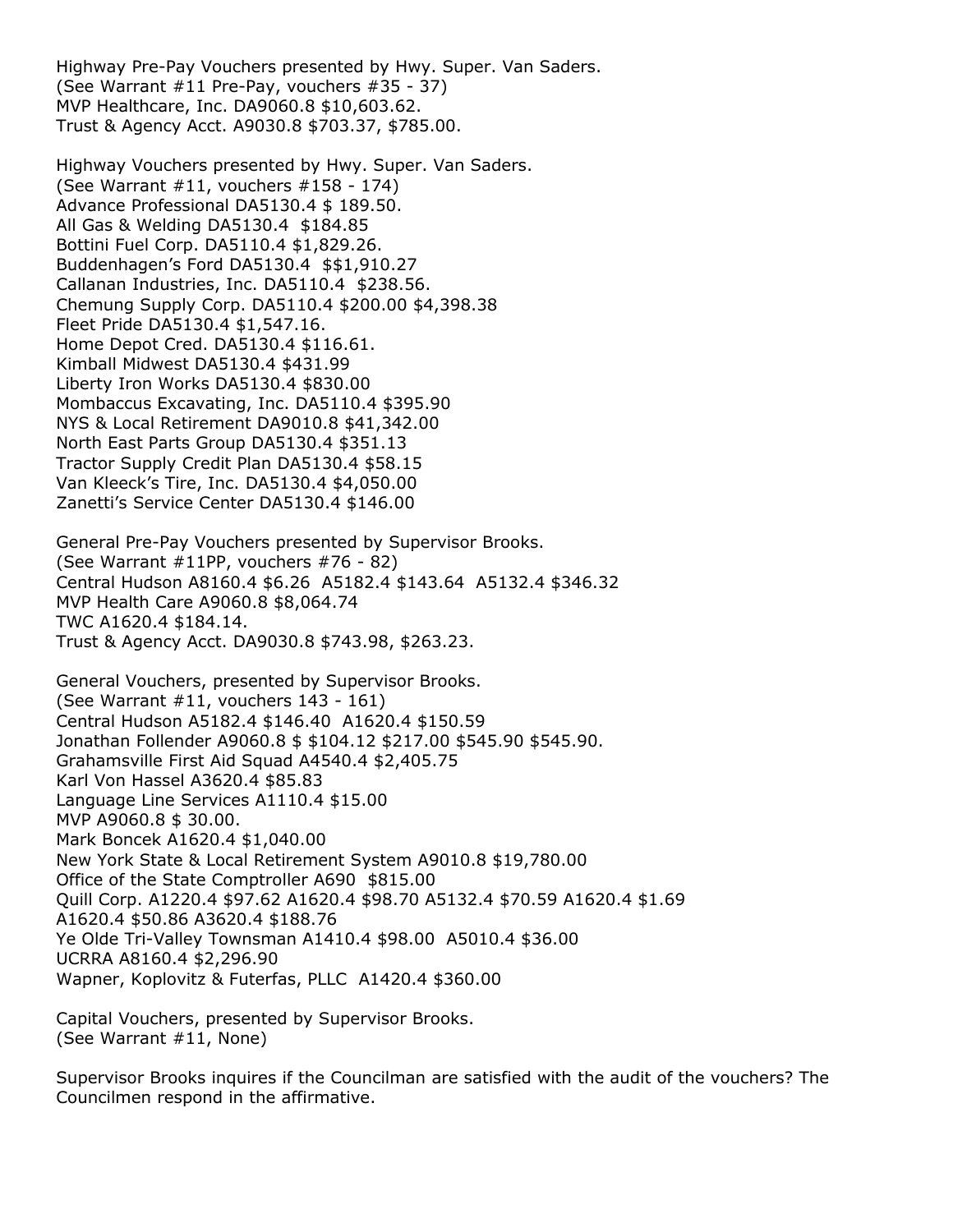Resolution No. 53 of 2021 read by Supervisor Brooks.

**WHEREAS** New York State General Municipal Law Sections 103 and 104-4 permit the pre-audit function of vouchers, as a form of internal controls in the checking of claims and supporting documentation. And

**WHEREAS** the Sections 118 and 119 of New York State Municipal Law also authorize the auditing authority to approve of Said vouchers. AND

**WHEREAS** the Office of the New York State Comptroller Division of Local Governments and Accountability: Budgets and Finances also approves of this method.

**NOW THEREFORE BE IT RESOLVED** that the Town of Denning Town Board **HEREBY** approves of and authorizes payment of the following Warrants:

Highway Fund Warrant No. 11 Prep Pay Vouchers, No.35-37.

Highway Vouchers Warrant No. 11, Vouchers, No. 158-174.

General Fund Pre-Pay Warrant No. 11 Vouchers, No. 76-82.

General Fund Warrant No. 11 Vouchers, No. 143-161.

Capital Fund Sewage Disposal Vouchers Warrant No. 11 – None.

**Whereupon**, the Resolution was put to a vote, and recorded as follows: Motion to adopt and approve by Councilman Mike Dean, 2<sup>nd</sup> by Councilman Gregory Vurckio. Roll Call Vote: Councilman Mike Dean AYE Councilman Paul Schoonmaker AYE Councilman Kevin Smith AYE Councilman Gregory Vurckio AYE Supervisor David Brooks AYE Motion carried following a unanimous roll call vote.

Resolution No. 54 of 2021 read by supervisor Brooks. **WHEREAS**, the Town of Denning Town Board has fulfilled its financial obligations, by adopting the 2022 Town of Denning Budget and

**WHEREAS** SAID Budget is **under** the allowable Tax Cap, and

WHEREAS a PUBLIC HEARING was held on Tuesday, September 14<sup>th</sup>, 2021 regarding Local Law No. 1 of 2021, and

**WHEREAS** any and all interested person(s) where heard, and

**WHEREAS** Resolution No. 46 of 2021 was adopted by the Town of Denning Town Board titled: Local Law No. 1 of 2021, The Override of the Tax Levy Limit.

**BE IT FURTHER RESOLVED** that the Town of Denning Town Board **HEREBY** adopted and approved the 2022 Town of Denning Budget, which is under the Tax Cap.